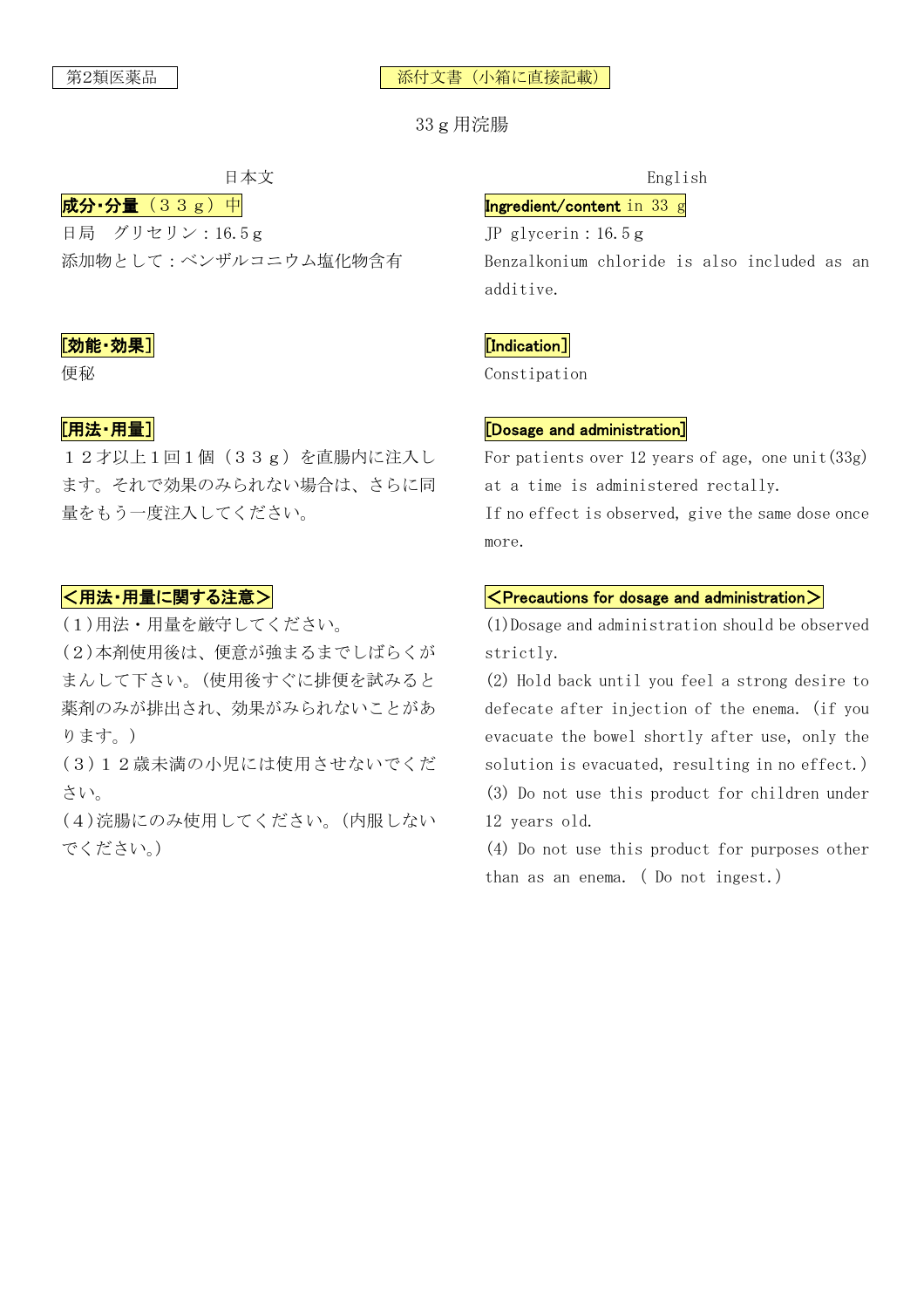# [使用法]

①容器先端のキャップを取りはずし、肛門部へな るべく深く挿入します。(滑らかに挿入できない 場合は、薬液を少し出し、先端周囲をぬらすと挿 入しやすくなります。)

②容器をおしつぶしながらゆっくりと薬液を注 入します。

③薬液注入後、十分便意が強まってから排便して ください。

●無理に挿入すると、直腸粘膜を傷つけるおそれ があるので注意してください。

●冬季は容器を温湯(40℃位)に入れ、体温近 くまで温めると快適に使用できます.

## [便秘しがちな方のために]

○規則的な排便の習慣をつけることが大切で、毎 日時間をきめて一定時間トイレに入るよう心が けましょう。また、便意をもよおしたときは,が まんせずトイレに行きましょう。

○繊維質の多い食物と水分を多くとるように心 がけましょう。(例:野菜類、果物、コンニャク、 カンテン、海藻等)

○適度な運動、腹部マッサージなどを行うよう心 がけましょう。

○早朝、起きがけに冷たい水または牛乳などを飲 むと便意をもよおしやすくなります。

## [使用上の注意]

してはいけないこと

連用しないでください。(常用すると、効果が減弱し (いわゆる"なれ"が生じ)薬剤にたよりがちに なる。)

#### 日本文 English

# [Administration]

① Remove the cap from the tip of the tube and insert the tube deeply into the anus (if you cannot smoothly insert the tube, extrude and spread a small amount of the solution around the tip of the tube, so that insertion will be easier).

②Slowly inject the solution by squeezing the bottle.

③Evacuate the bowel when a strong desire for defecation occurs after injection of the enema.

●Do not forcibly insert the tube to avoid in jury to the rectal mucosa.

● Place this product in warm water at body temperature  $(40^{\circ}C)$  before use during the winter for increased comfort.

[For persons with a tendency for constipation]

OIt is important to have a habit of regular defecation. Try to go to the toilet at a specific time of the day for a certain period.

Do not hold back if you feel a desire to defecate. ○Try to eat food with a high fiber and water content. (e.g., vegetables, fruits, yam paste, agar, and seaweed)

○Try to perform moderate exercise and stomach massage.

○Drinking cold water or milk shortly after rising in the morning helps you to feel a desire to defecate.

## [Precautions for use]

Things not to do

Do not use this product continuously (continuous use may lead to a decreased effect and dependence on the product.)